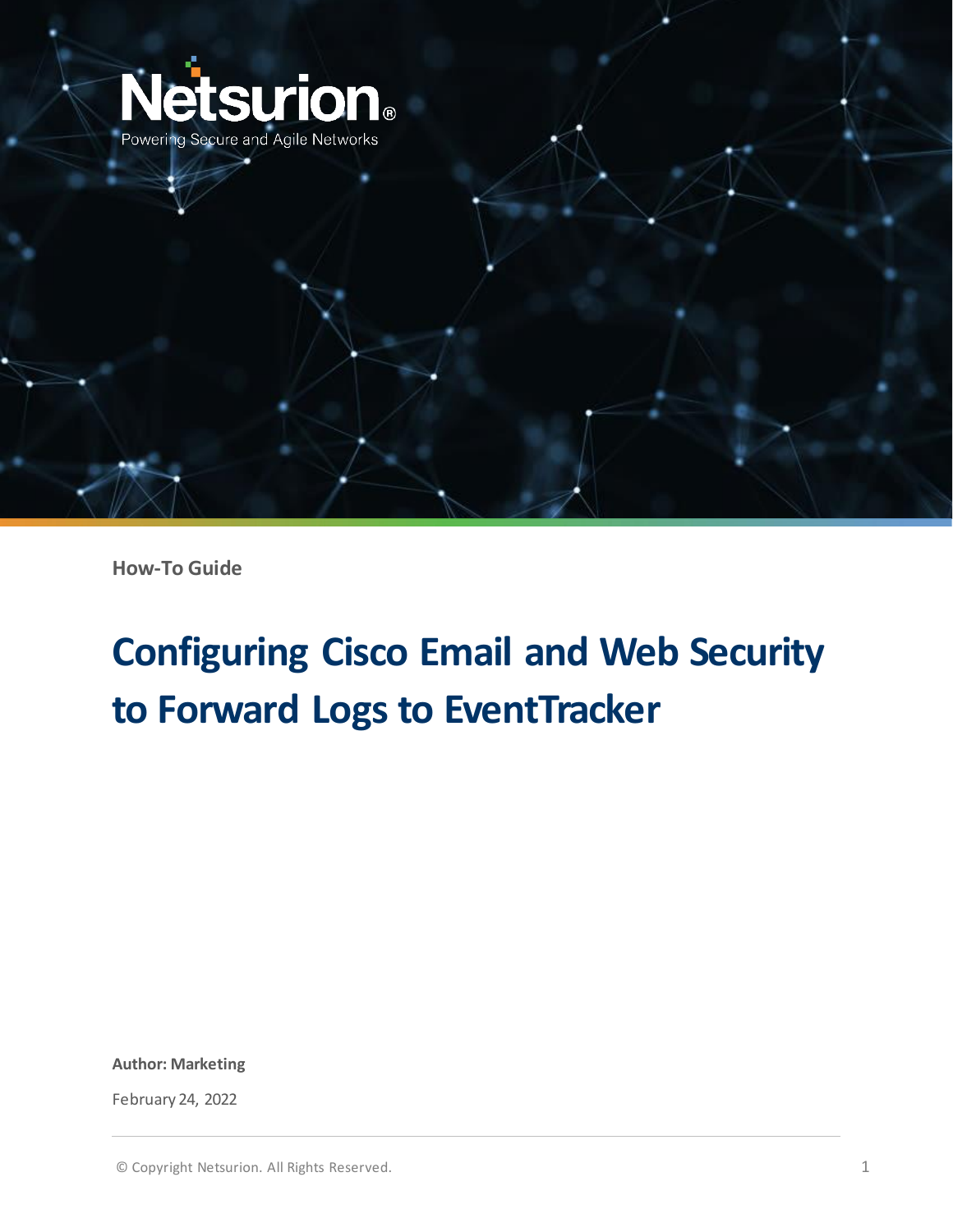### Abstract

This guide provides instructions to retrieve the Cisco Email and Web Security (Cisco Secure Email, Cisco Secure Web Appliance, Cisco Secure Email and Web Manager) events using the REST API. After EventTracker is configured to collect and parse these logs, then the dashboard and reports can be configured to monitor the Cisco Email and Web Security.

## Scope

The configuration details in this guide are consistent with EventTracker version 9.3 or above and Cisco Email and Web Security v13.0 (Cisco Secure Email, Cisco Secure Web Appliance, Cisco Secure Email and Web Manager) and later.

# Audience

Administrators who are assigned the task to monitor Cisco Email and Web Security (Cisco Secure Email, Cisco Secure Web Appliance, Cisco Secure Email and Web Manager) events using EventTracker.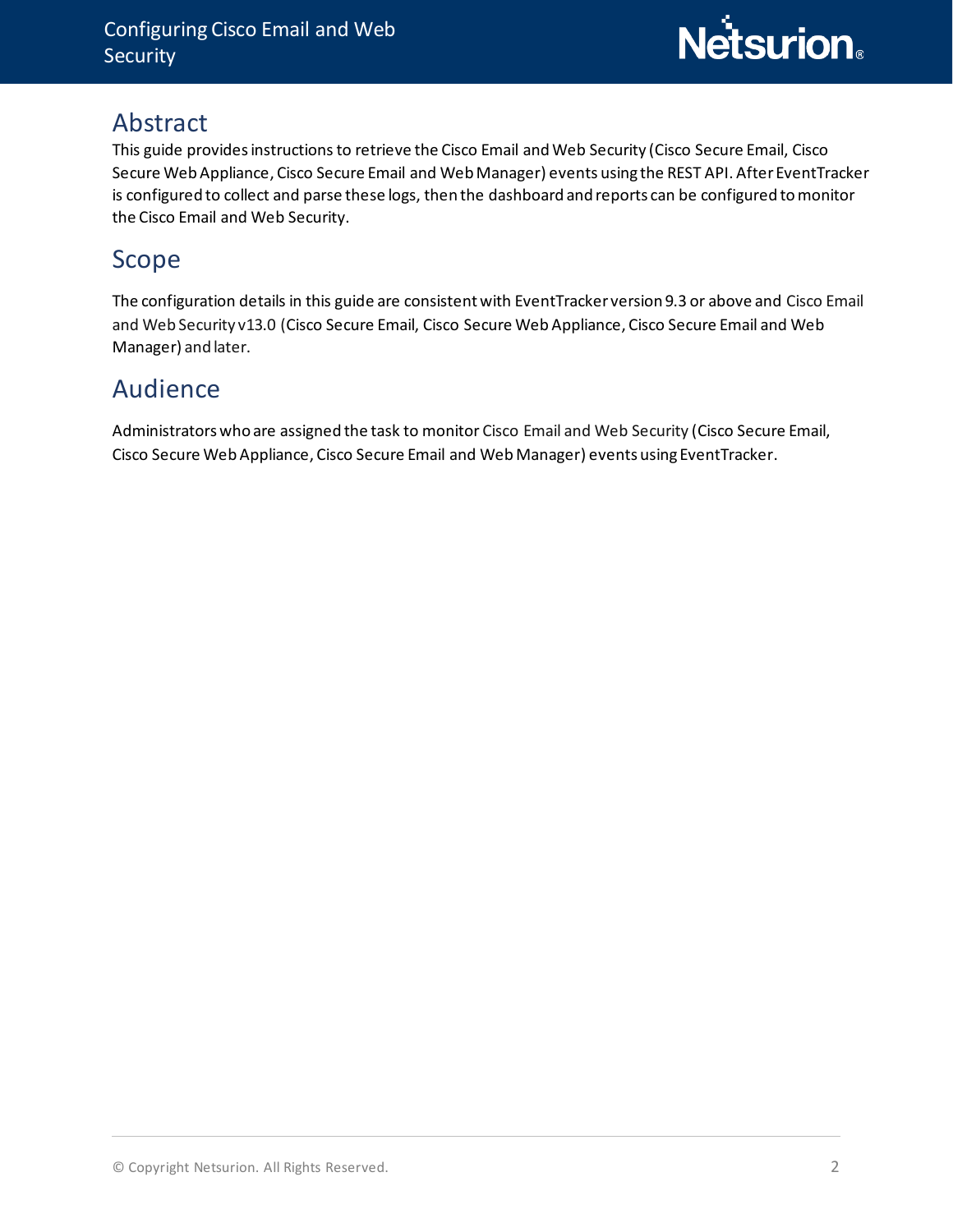

# <span id="page-2-0"></span>**Table of Contents**

| 3.1 |  |
|-----|--|
| 3.2 |  |
| 3.3 |  |
| 3.4 |  |
|     |  |
|     |  |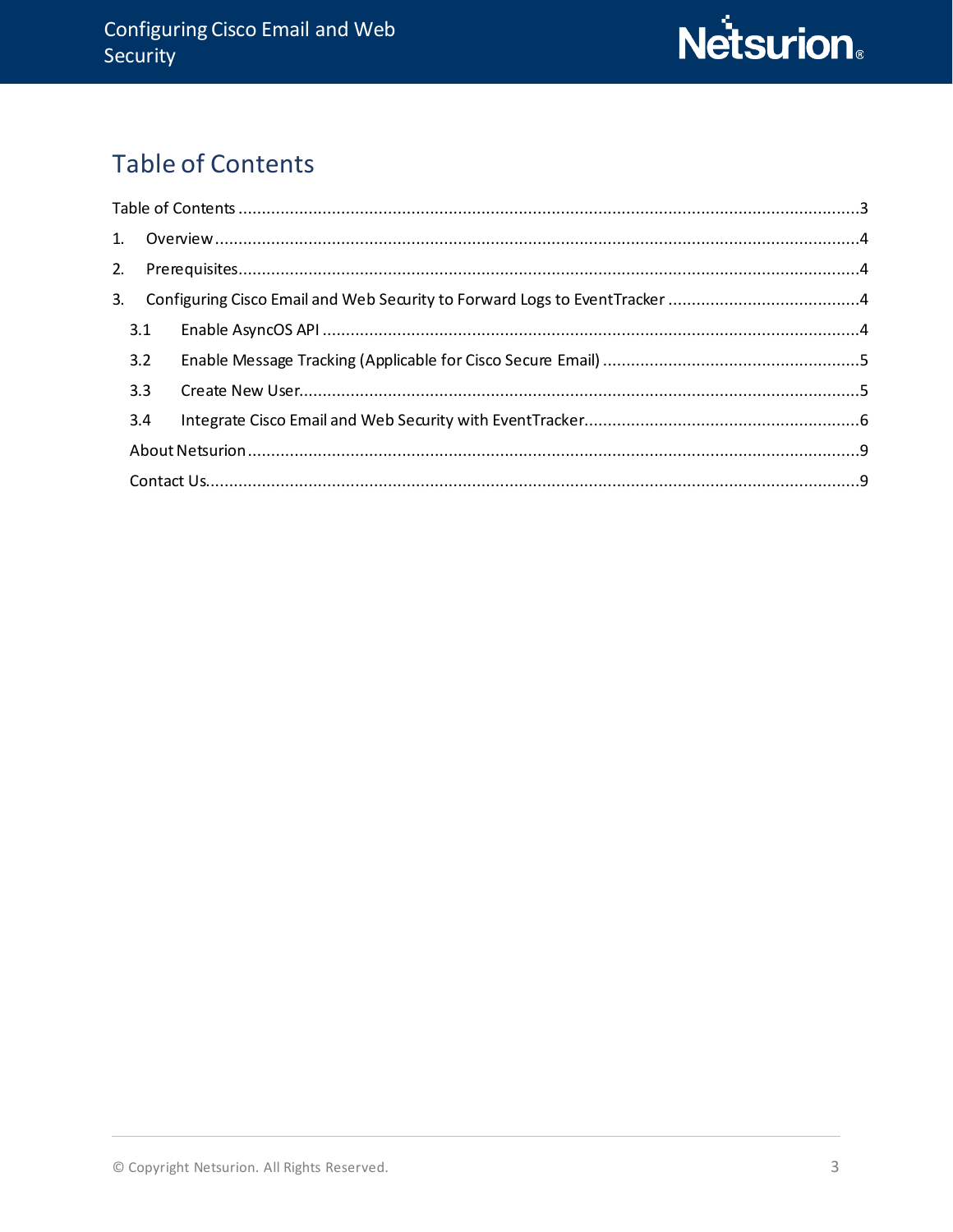### <span id="page-3-0"></span>1. Overview

Cisco Email and Web Security (formerly known as Cisco Security Appliance) centralizes management and reporting functions across multiple Cisco email and web security appliances. Its email security gateway (Cisco secure email gateway) productis designed to detect and block a wide variety of email-borne threats, such as malware, spam, and phishing attempts. Cisco Secure Web Appliance protects your organization by automatically blocking risky sites and testing unknown sites before allowing users to click on them.

EventTracker, when integrated with Cisco Email and Web Security collects logs from Cisco Secure Email Gateway and Cisco Secure Web Appliance to create detailed reports, alerts, dashboards, and saved searches. These attributes of EventTracker help the user to view the critical information on a single platform.

The Secure Email Reports contain a detailed overview of activities like incoming message summary, (Data, Loss and Protection) DLP, and AMP (AdvancedMalware Protection) event summary, malicious or suspicious URLs summary, and many more. The Secure Web Appliance reports contains Proxy, Layer 4, SOCKS Proxy monitored allowed and blocked traffic event summary.

# <span id="page-3-1"></span>2. Prerequisites

- **EventTracker v9.3** or **above** should be installed.
- A user with administrator access for Cisco Email and Web Security (Secure Email & Secure Web).
- Port should be allowed in the firewall.
- Microsoft PowerShell v5.0 or above

# <span id="page-3-2"></span>3. Configuring Cisco Email and Web Security to Forward Logs to EventTracker

Cisco Email and Web Security can be integrated with EventTracker by Integrator based on the API Integration to forward logs to the EventTracker Manager.

### **3.1 Enable AsyncOS API**

<span id="page-3-3"></span>In the cloud, the API is enabled by default.

Follow the below steps to enable API on the On-Premises instance.

- 1. Login to the web interface.
- 2. Choose **Network** > **IP Interfaces**.
- 3. Edit the **Management**interface.
- o **Note:** You can enable the AsyncOS API on any IP address interface. However, Cisco recommends that you enable the AsyncOS API on the Management interface.
- 4. You must not enable the APIs on multiple management interfaces.
- 5. Under the AsyncOS API (Monitoring) section, depending on your requirements, select the HTTP and the ports to use.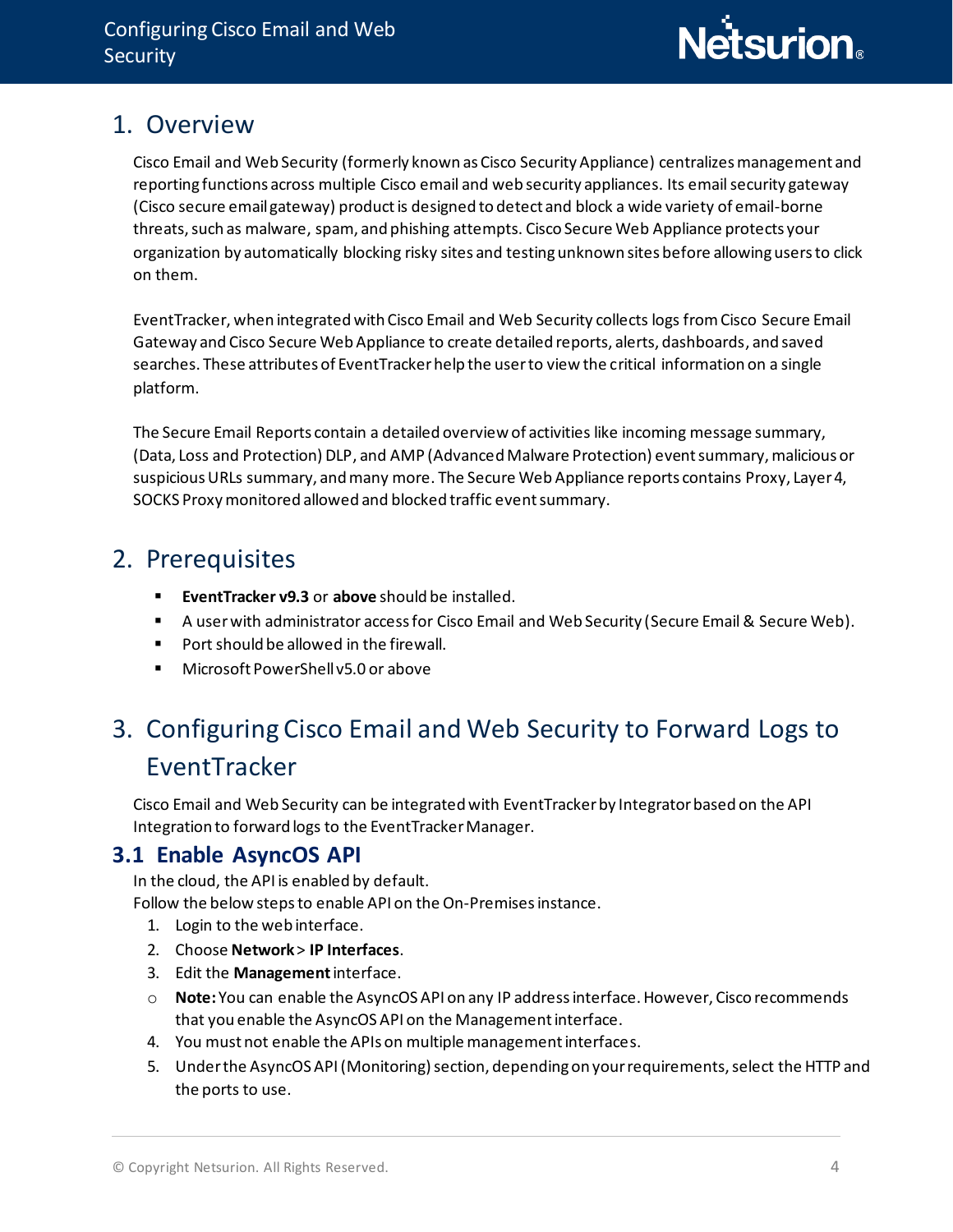

| AsyncOS API                                                                                                                                                                                                                                                                                          |      |  |  |
|------------------------------------------------------------------------------------------------------------------------------------------------------------------------------------------------------------------------------------------------------------------------------------------------------|------|--|--|
| The Next Generation portal of your appliance uses AsyncOS API HTTP/HTTPS ports (6080/6443) and trailblazer HTTPS port (4431). You can use the trailblazerconfig command in the CLI to configure the<br>trailblazer HTTPS ports. Make sure that the trailblazer HTTPS port is opened on the firewall. |      |  |  |
| AsyncOS API HTTP                                                                                                                                                                                                                                                                                     | 6080 |  |  |
| AsyncOS API HTTPS                                                                                                                                                                                                                                                                                    | 6443 |  |  |

6. Save the HTTPS port, it will be required later during the Integration.

 **Note:** AsyncOS API communicates using HTTP / 1.1.

7. Submit and commit your changes.

### <span id="page-4-0"></span>**3.2 Enable Message Tracking (Applicable for Cisco Secure Email)**

- 1. Click **Security Services** > Message Tracking. Use this path even if you do not plan to centralize this service.
- 2. Select **Enable Message Tracking Service**.
- 3. If you are enabling the message tracking for the first time, after running the **System Setup Wizard**, review the end-user.
- 4. Choose a Message Tracking Service:

| Option                                | <b>Description</b>                                                                                                     |  |  |
|---------------------------------------|------------------------------------------------------------------------------------------------------------------------|--|--|
| <b>Local Tracking</b>                 | Use message tracking on this appliance.                                                                                |  |  |
| <b>Centralized</b><br><b>Tracking</b> | Use a Security Management appliance to track<br>messages for multiple Email Security<br>appliances including this one. |  |  |

- 5. (Optional) Select the check box to save information for the rejected connections.
- 6. **Submit** and commit your changes.

#### **If you select the Local Tracking, choose who can access the contentsrelated to the DLP violations.**

- 1. Go to the System Administration > Users page.
- 2. Under Access to Sensitive Information in Message Tracking, click **Edit Settings**.
- 3. Select the roles for which you want to grant access to each type of sensitive information.

**Note**: Custom roles without access to the Message Tracking can never view this information and hence they are not listed.

4. Submit and commit your changes.

#### <span id="page-4-1"></span>**3.3 Create New User**

**Note:** When you create a new user account, you assign the user to a predefined user role.

E.g.: **Read-Only User** to help monitor the Message-Tracking events.

- 1. Choose **System Administration > Users.**
- 2. Click **Add User.**
- 3. Enter a login name for the user. E.g., **EventTracker**.
- 4. Enter the user's full name.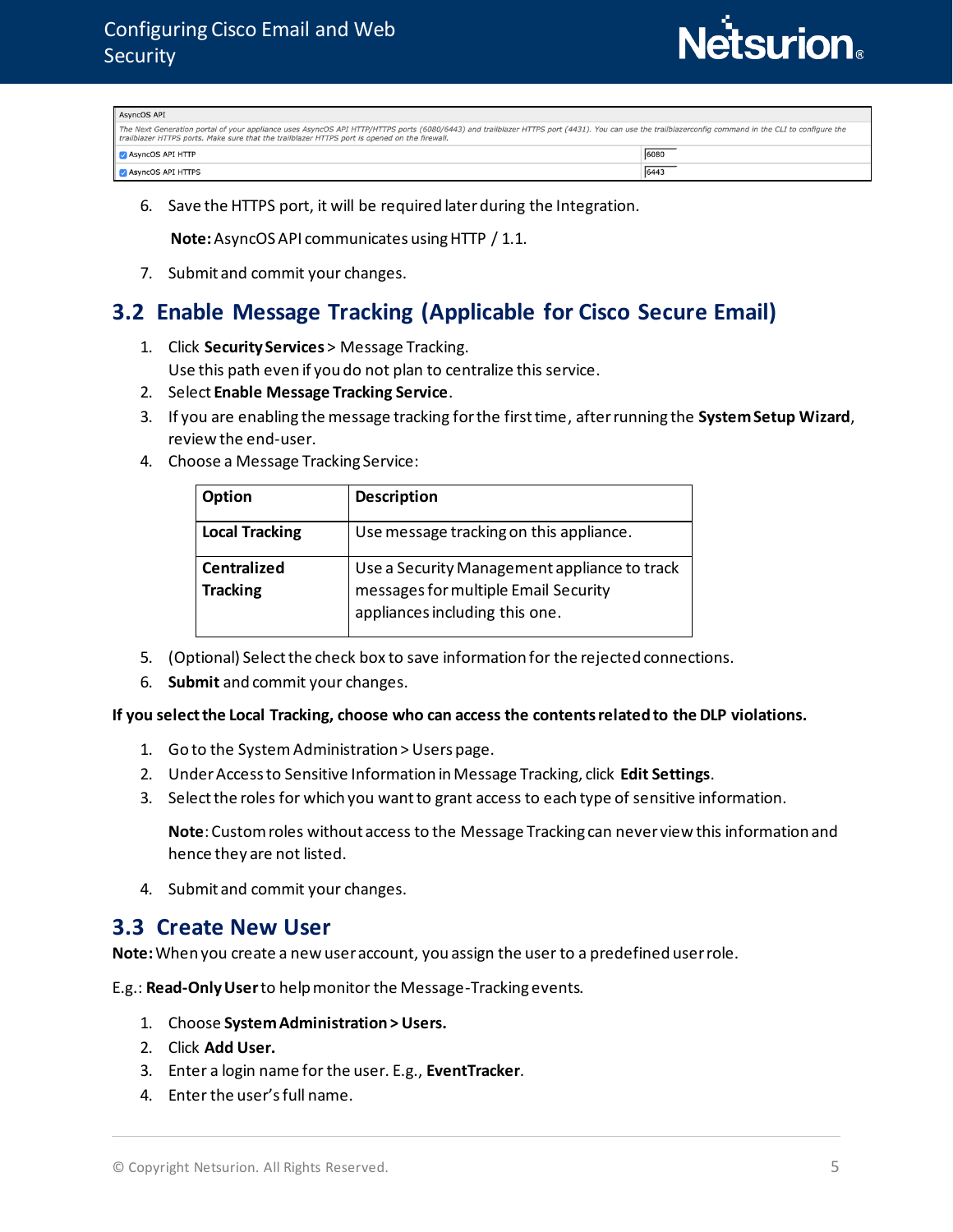

- 5. Select a predefined or custom user role. E.g.,**Help Desk User**.
- 6. Enter a passphrase.
- 7. Submit and commit your changes.

### <span id="page-5-0"></span>**3.4 Integrate Cisco Email and Web Security with EventTracker**

- 1. Download the Cisco Email and Web Security (applicable for Cisco Secure Email, Cisco Secure Web Appliance, Cisco Secure Email and Web Manager) integrator on the EventTracker Manager/EventTracker Agent machine fro[m here](https://www.netsurion.com/knowledge-packs/cisco-email-and-web-security).
- 2. Run the downloaded "**ETS\_Cisco Email and Web Security\_Integrator.exe"** file. The Integration window will open.
- 3. To check the Integrator version, go to **Help** > **About.** Make sure you are using the latest version of the integrator.

**Note**: In case both cloud and on-prem integration is needed, finish the cloud integration, and create a new folder inside the Integrator folder (under Agent). Copy all the files present in "Cisco Email and Web Security" folder and launch the ETS\_Cisco Email and Web Security\_Configure.exe with administrator access.

#### **Cloud Based Integration**

| <b>F</b> ETS_Cisco Email and Web Security_Integrator<br>× |                                            |                                            |        |  |
|-----------------------------------------------------------|--------------------------------------------|--------------------------------------------|--------|--|
|                                                           | Help<br><b>Edit Configuration</b>          |                                            |        |  |
|                                                           | Cisco Email and Web Security Configuration |                                            |        |  |
|                                                           |                                            | Instance Type (C Cloud-hosted<br>C On-Prem |        |  |
|                                                           |                                            |                                            |        |  |
|                                                           | <b>URL</b>                                 | https://xxxxxxxxxx                         |        |  |
|                                                           | <b>UserName</b>                            |                                            |        |  |
|                                                           | Passcode                                   |                                            |        |  |
|                                                           | Organization                               |                                            |        |  |
|                                                           |                                            | Validate Credential                        |        |  |
|                                                           |                                            | Finish                                     | Cancel |  |

- 1. Select the **Instance Type** as **Cloud-hosted** (**Default**selected)
- 2. Provide the **URL** (e.g., https://dhxxx.xxxx.com)
- 3. Provide the **Username** and **Passcode** which was created for Integration.
- 4. Provide your **Organization** name which will get displayed under the EventTracker Manager.
- 5. Click **Validate Credential.**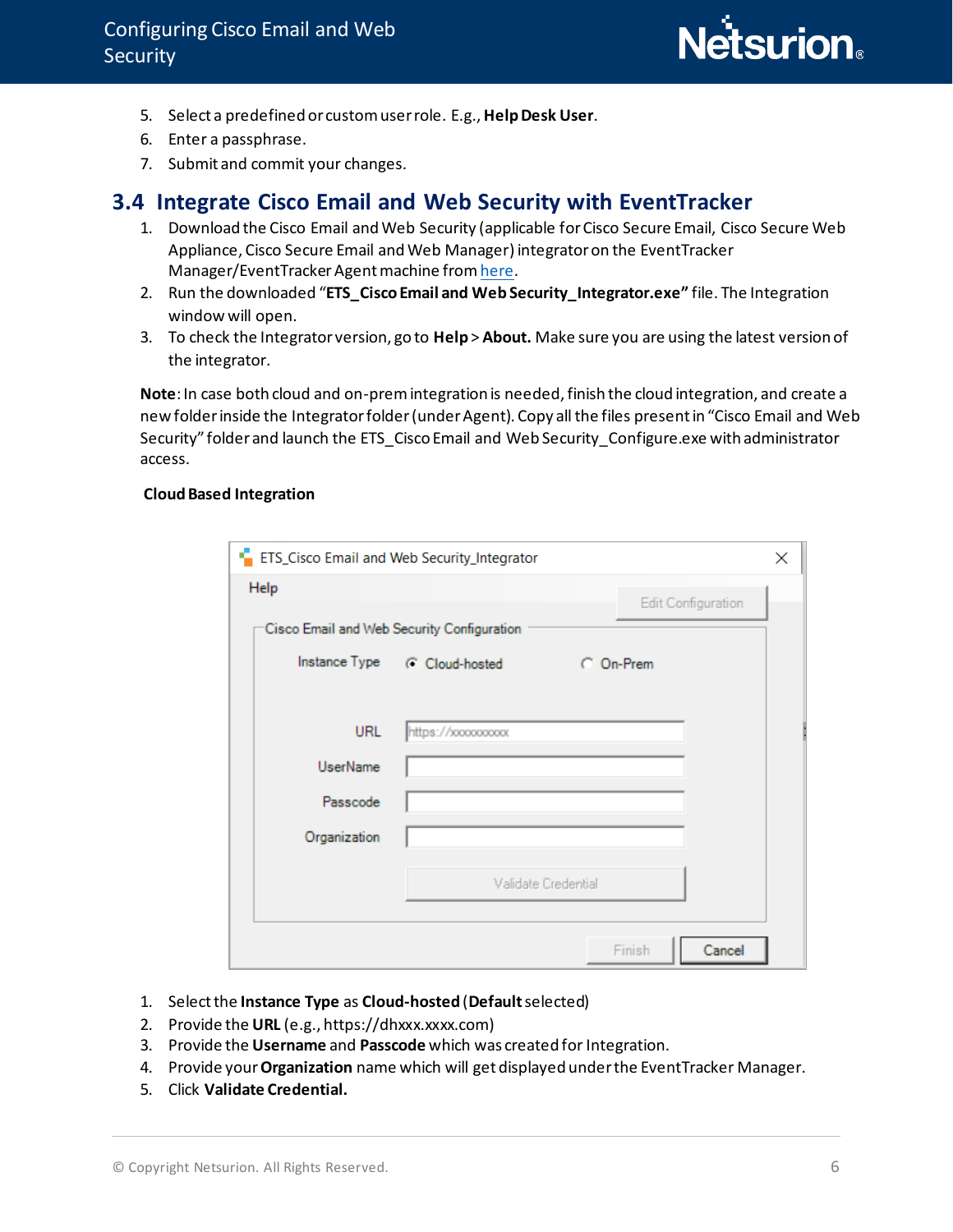

6. A message window will pop up stating **Credentials Validated Successfully**. Click **OK.**

| <b>Example 2</b> ETS_Cisco Email and Web Security_Integrator |                                                                                     |
|--------------------------------------------------------------|-------------------------------------------------------------------------------------|
| Help<br>Cisco Email and Web Security Configuration           | <b>Edit Configuration</b>                                                           |
| Instance Type (C Cloud-hosted                                | C On-Prem                                                                           |
| <b>UserN</b><br>Passo                                        | ETS_Cisco Email and Web Security_Integrator X<br>Credential Validated Successfully. |
| Organiza                                                     | OK<br>Validate Credential                                                           |
|                                                              | Finish<br>Cancel                                                                    |

7. Click **Finish** to complete the integration.

#### **On-Premises Integration**

1. Select the Instance Type as On-Premises.

| <b>EXECUTE:</b> ETS_Cisco Email and Web Security_Integrator |                              |        |           |                           | ×      |
|-------------------------------------------------------------|------------------------------|--------|-----------|---------------------------|--------|
| Help                                                        |                              |        |           | <b>Edit Configuration</b> |        |
| Cisco Email and Web Security Configuration                  |                              |        |           |                           |        |
|                                                             | Instance Type C Cloud-hosted |        | C On-Prem |                           |        |
| Device                                                      | $C$ SMA                      | $C$ SE |           | $C$ SW                    |        |
| <b>URL</b>                                                  | https://xxxxxxxxxx.port      |        |           |                           |        |
| <b>UserName</b>                                             |                              |        |           |                           |        |
| Passcode                                                    |                              |        |           |                           |        |
| Organization                                                |                              |        |           |                           |        |
| Validate Credential                                         |                              |        |           |                           |        |
|                                                             |                              |        |           | Finish                    | Cancel |

2. Select the Device Type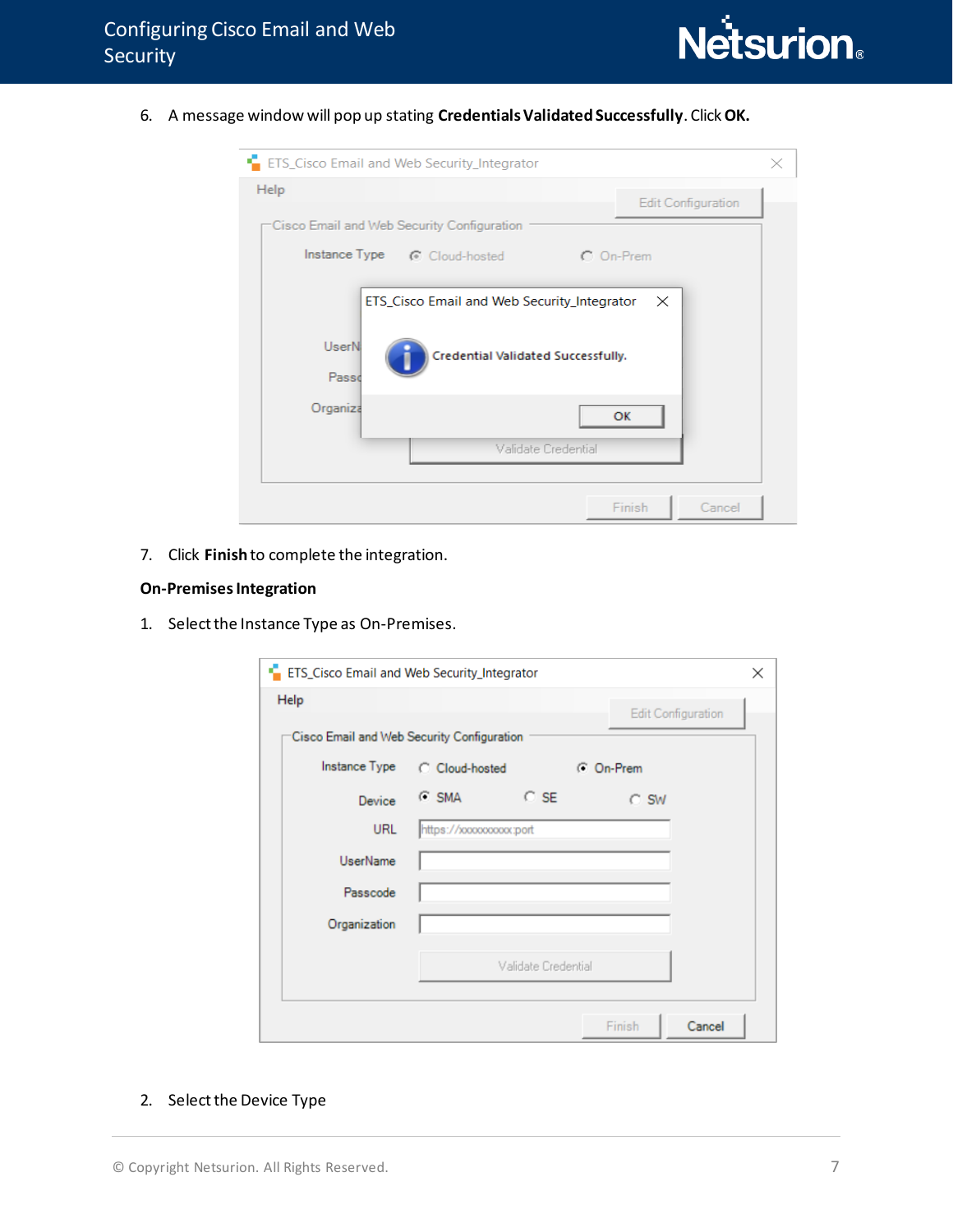

- o SMA: centralized email and web manager
- o SE: Secure Email
- o SW: Secure Web Appliance
- 3. Provide the **URL** with the port which was saved during enabling the AsyncOS API (eg: https://dhxxx.xxx.com:6443)
- 4. Provide the **Username** and **Passcode** which was created for the Integration.
- 5. Provide your **Organization** name which will get displayed under the EventTracker Manager.
- 6. Click **Validate Credential.**
- 7. A message window will pop up stating **Credentials Validated Successfully**. Click **OK.**
- 8. Click **Finish** to complete the integration.